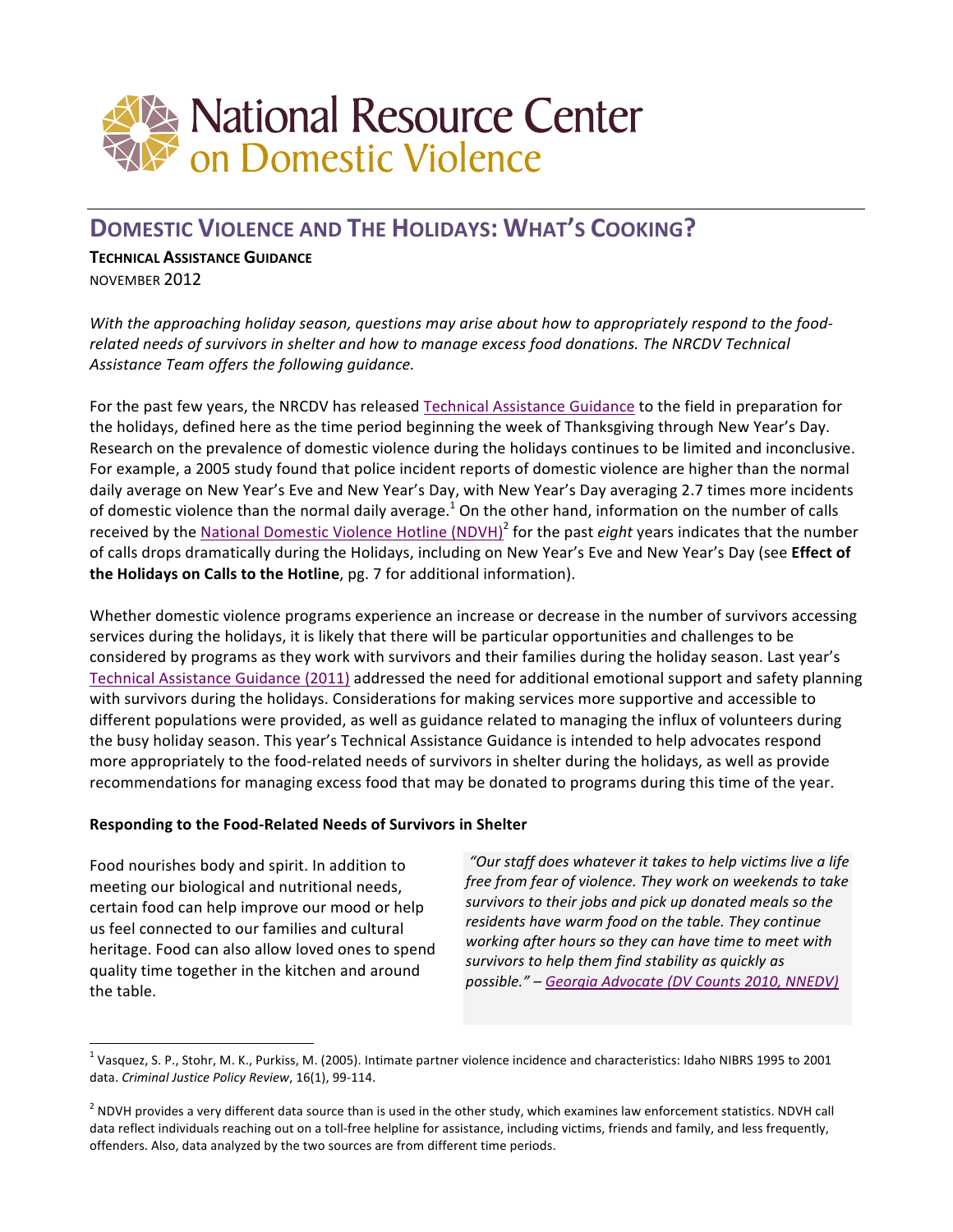At a communal space such as a domestic violence shelter, kitchens are spaces for social interaction, and access to food may reduce feelings of family instability. Cooking food together may help shelter residents bond and apply or develop essential life skills. During the holidays, food can be a means through which individuals and families express and celebrate their unique culture and traditions. The following suggestions can help programs ensure that food selection, preparation, and sharing during the holiday season are inclusive and empowering experiences for survivors and their children. Of course, many of these suggestions are applicable year-round. 

*Meeting Food Needs.* Despite scarce resources, domestic violence programs across the country provide lifesaving services and supports, including providing food for shelter residents, who are likely to be *food insecure*<sup>3</sup> due to poverty, abuser control of family resources, disrupted mealtimes, eating disorders resulting from trauma, and more. Shelters meet the food related needs of residents in a variety of ways, including relying on food banks and helping residents access public assistance benefits such as Food Stamps and WIC. Some shelters employ very resourceful strategies, including growing their own gardens (see *Growing a Food Garden)* or partnering with local church groups or restaurant owners who provide prepared meals every week or at special occasions.

During the holiday season, local businesses and community groups may be more inclined to help those in need. A local restaurant may be willing to donate gift cards to shelter residents so that they can treat themselves to a holiday meal. The holiday season is an opportune time to reach out and host a food drive, for example, as community members are more likely to donate to charities. Because shelters often operate with a small staff, and residents are often required to rotate cooking and cleaning duties, food-related assistance is not limited to food or money donations. A local culinary school may be able to send a chef to prepare a large meal at the shelter while residents take the time to do their holiday shopping, wrap gifts, or spend quality time with their children.

Attending to Cultural Diversity & Dietary Restrictions. When preparing their grocery or holiday wish list, programs should strive for inclusiveness, keeping in mind that survivors from different cultural and religious backgrounds may observe the holidays differently (or not observe them at all). By attending to residents' unique holiday traditions, advocates can help survivors and their children feel respected and included as part of the communal environment. To begin with, recognition that not every family wishes to eat turkey on the holidays is a must. Main prized dishes on many holiday tables include, but are not limited to, ham, venison, prime rib, and "turducken." Of critical importance is to also note that many cultures and religions follow specific dietary laws. For example, Kosher law dictates what foods can and cannot be eaten by Jewish people and how those foods must be prepared and consumed. For example, the flesh of birds and mammals cannot be eaten with dairy, and all blood must be drained from the meat or broiled out of it before it is eaten. For Muslims, unlawful or prohibited foods include swine/pork and its by-products, as well as animals improperly slaughtered or dead before slaughtering.

It is important to note as well that attending to diversity goes beyond creating menus for specific ethnic or religious groups. A broad definition of culture involves other markers such as social class, sexual orientation, lifestyle choices and disability, just to name a few. Likewise, a broad range of issues – ranging from religious or social concerns to medical conditions and health considerations – affects people's food choices. That being said, the holiday menu should also accommodate the needs of a resident with a disability who may require

 

 $3$  It is estimated that 1 in 6 people in the US are "food insecure." Note that among the more than  $50$  million food insecure people in the U.S., nearly 17 million are children (see current data and further discussion at Feeding America). Broadly speaking, the term "food insecurity" means limited or uncertain access to enough nutritious and safe foods to lead an active and healthy life. For additional information, see An Introduction to the Basic Concepts of Food Security.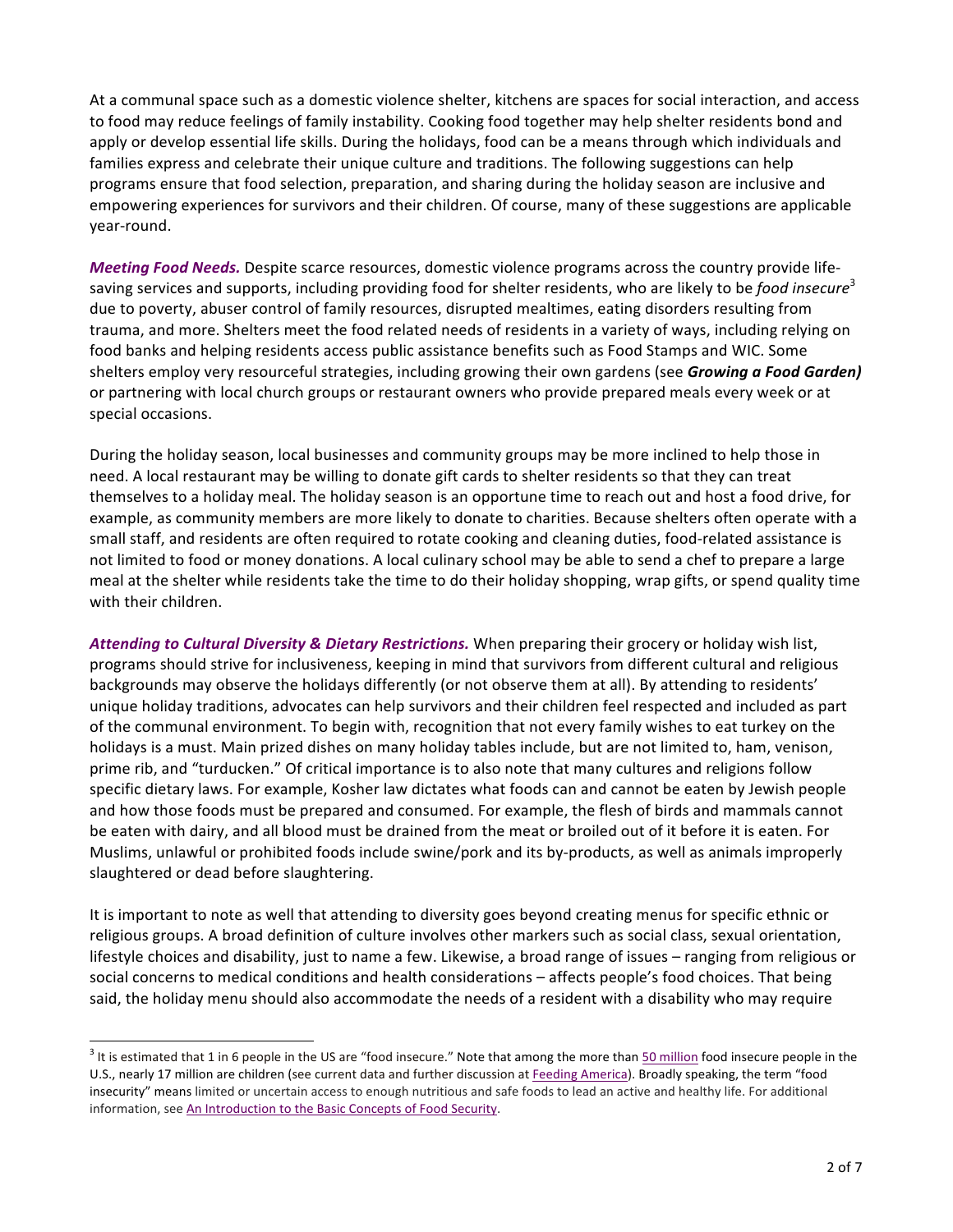pureed or soft-textured food. For a mother and her children whose dietary practice is veganism, a tofurkey may need to be added to the menu. Advocates should take a count of how many residents will be at the shelter for the holidays and consult them about their dietary needs (including food allergies). Fortunately, many different food manufacturers now cater to specific dietary restrictions (for example, gluten-free, nondairy, vegan, low sulfites, organic, etc.). As a good practice, advocates can research and learn about diverse dietary restrictions and holiday traditions so they can be prepared to support victims and survivors from different populations. Finally, residents who do not observe any holidays should also be invited to the table and to provide suggestions and assistance.

*Involving Residents in Decision-Making.* Leading up to the holiday season, shelter staff should provide a forum for residents to make suggestions to the grocery list and holiday menu, as well as seek input regarding food preparation, child-related food needs, shopping, cleaning and decorating, among others tasks. How many residents will be staying in shelter on Christmas Eve? Who is doing the cooking for the shelter holiday celebration? What are some of the dietary needs not being addressed by the menu? These and other questions require input from residents, whose thoughts and ideas can be gathered during the shelter's house meeting or by using a "suggestion box." The practice of involving residents in decision-making should not, however, be limited to the holiday season. Instead, it should be a reflection of the agency's overall and ongoing commitment to use survivors' feedback to ensure that services and supports meet the needs of those using the program.

*Minimizing Conflict and Empowering Survivors.* In communal shelters, the kitchen can be a space where connection and bonding can be created. At the same time, this environment can also be a space where conflict and challenges emerge among residents and/or between staff and residents. Common challenges and sources of conflict include maintaining cleanliness, access to food and resources, and different cultural and personal approaches to food, among others. By examining their physical space, policies and procedures, shelter programs can help to minimize conflicts and create welcoming and accessible environments for survivors and their children. The Building Dignity website by the Washington State Coalition Against Domestic Violence explores design strategies for easing communal living, increasing harmony, supporting parenting in shelter and ensuring safety. For example, multiple ovens and cooktops allow different residents to access these appliances simultaneously. Unlocked food storage allows advocates to focus on advocacy, rather than monitoring residents' access to food. Dining nooks allow families to gather for their meals while controlling noise and distraction levels. The guide How the Earth Didn't Fly Into the Sun: Missouri's Project to Reduce Rules in Domestic Violence Shelters by the Missouri Coalition Against Domestic and Sexual Violence offers guidance for creating environments where survivors can reclaim their autonomy and feel secure without excessive and punitive rules. For example, having residents volunteer to cook a Thanksgiving dinner is more empowering and supportive than imposing the task on residents who may not feel comfortable in their ability to do so.

**Being Child-Friendly.** Accessible and inclusive food selection and preparation also includes considering the needs of children, who are a large proportion of domestic violence shelter residents, as well as of food insecure individuals. Research indicates that as many as 68% of survivors in domestic violence shelters are accompanied by their minor children.<sup>4</sup> And, among the more than 50 million food insecure people in the U.S., nearly 17 million are children.<sup>5</sup> The holiday menu must include items that are appetizing and child-friendly, and substitutes for foods that are not safe or suitable for younger children should be offered. For example, seeds, nuts, raw vegetables and large chunks of meat are unsafe for young children as these foods could cause a

 

<sup>&</sup>lt;sup>4</sup> Lyon, E., Lane, S., & Menard, A. (2008). Meeting Survivors' needs: A multi-state study of domestic violence shelter experiences. Washington, DC: National Institute of Justice. Available at http://www.vawnet.org/Assoc\_Files\_VAWnet/MeetingSurvivorsNeeds-FullReport.pdf. 

<sup>&</sup>lt;sup>5</sup> Feeding America. (2012, September). USDA Report Shows That Food Insecurity Remains High; More Than 50 Million Americans Face The Reality of Hunger. Chicago, IL. Available at http://feedingamerica.org/press-room/press-releases/usda-food-insecurity-2012.aspx.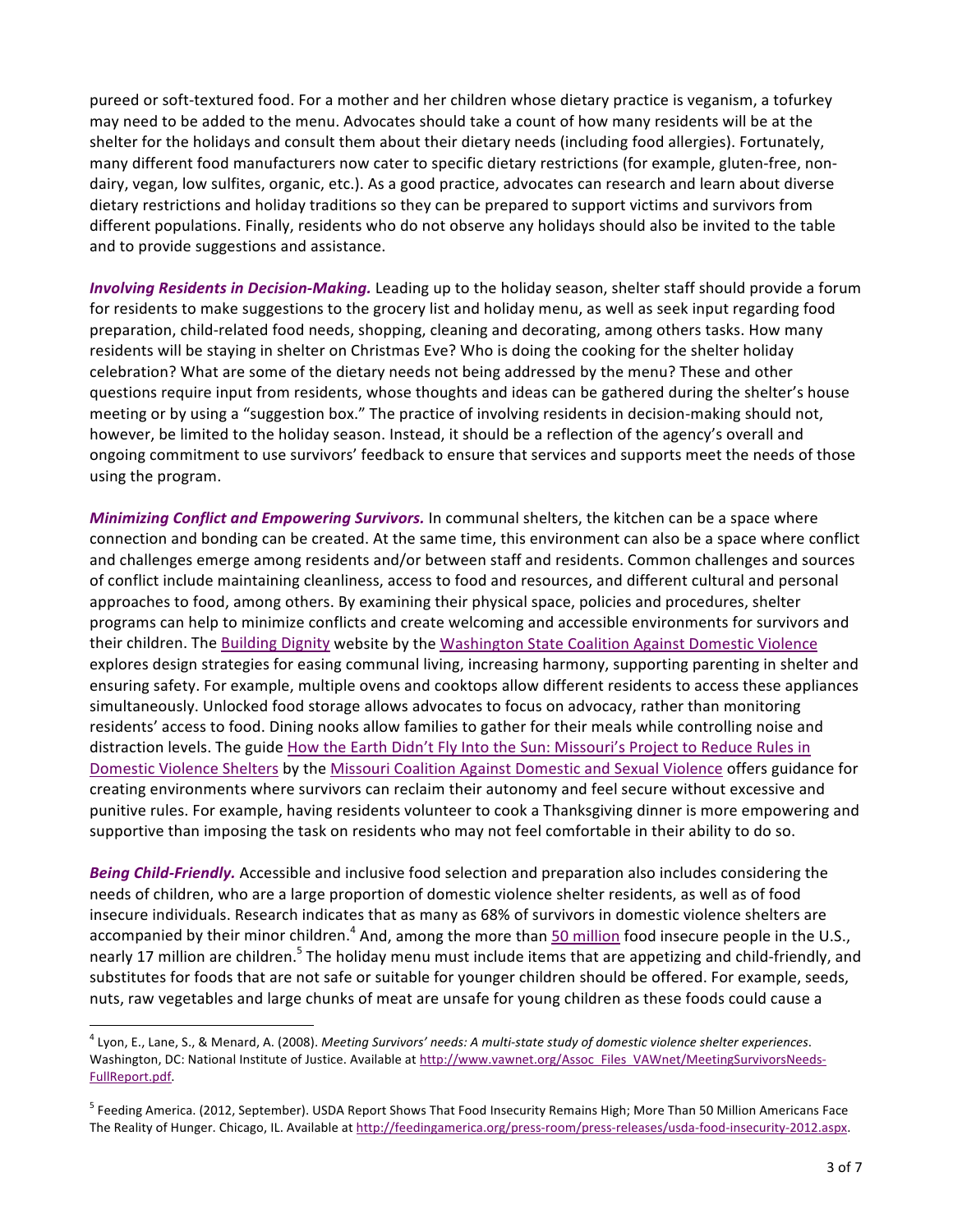possible choking hazard. For menu ideas, shelter workers can consult child-friendly holiday recipes that can be easily found online (see Holiday Recipes Your Kids Will Actually Eat). The importance of ensuring child safety in kitchen areas, as well as of consulting parents about any food allergies that their children may have, cannot be overstated. As shelter workers and residents prepare the holiday table, attention should also be given to offering child-sized eating utensils and arranging for appropriate child seating. Moreover, including children in the process of decorating the shelter and setting the table, among other child-friendly jobs, is a great way to involve children in the holiday spirit and teach them about proper etiquette, family-style dining, appropriate dinner conversation, and holiday rituals.

**Diversifying the Pantry and Avoiding Food Surpluses.** Besides turkey, there are other food items that may be donated in abundance to shelters during the holidays. These include canned staples such as peas and corn, soups and stews, rice and beans, peanut butter and cereal. If possible, shelters should plan a wish list before potential donations are delivered. By being creative and involving residents, programs can jazz up their pantries by including less common items such as canned collard greens or asparagus, dried whole grains, as well as a variety of seeds, herbs and spices. Fresh fruit and vegetables are unfortunately not predominant in shelters, so efforts must be made to address this gap. Partnering with local farmers or supermarkets and growing a food garden are good strategies for increasing a shelter's supply of produce. In addition to avoiding a surplus of certain food items, a well-planned grocery and wish list are more likely to address diverse food preferences and nutritional needs.

Moreover, the program may be in need of pots and pans, paper products, utensils, and/or dishes in order to prepare and serve a nice holiday meal to shelter residents; or containers, foil and freezer bags may be needed to store extra food for later use. In preparation for the holidays, it may be useful for shelter staff to do an inventory of the available kitchen and tableware supplies and add any needed items to their holiday wish list. Shelters can post the wish list on their websites and develop a 1 -page flyer that can be readily faxed or emailed upon request. Both the website and the flyer should include pertinent details such delivery location (usually the main office site, not the shelter), dates/times that staff will be available to accept donations, and a contact person for questions.

*Growing a Food Garden.* Some domestic violence shelters have the space and sunshine necessary to grow a garden. Some programs across the country have learned the benefits of growing a vegetable and fruit garden to supplement the food supply at the shelter and to provide a healthier and more nutritious diet to survivors and their children. By properly harvesting and storing the fresh vegetables and fruit

*"We like to get fresh vegetable, otherwise,*  we have to eat frozen since they are the only *fresh vegetables that the shelter gets." –* **Resident at a shelter with an edible garden** *(Center for Food and Justice, 2002)*

from their garden, shelter staff and residents may be able to enjoy nutritious food all year-round. In addition to helping meet a shelter's food needs, gardening has been shown to be a therapeutic and educational experience for shelter workers and residents alike, also providing esthetic, economic, social and cultural benefits to domestic violence programs. Despite the challenges and hard work that can be associated with growing an edible garden and harvesting and storing the produce, these experiences can help staff, volunteers, survivors and their children to learn and/or apply valuable marketable skills. There may be a local gardening course or group of Master Gardeners that will volunteer to assume responsibility for routine upkeep of the garden and be willing to teach residents basic gardening skills. Mothers and children can spend fun, quality time working together on the garden. During the holiday season, staff and residents may be able to reap the financial benefits of their garden by selling canned or jarred vegetables and fruit at the local market. Children can be involved in the process by helping paint and decorate the jars with festive holiday themes. Information available from Project GROW and the Gardening Guide by the White House's Let's Move! initiative can provide guidance to shelter programs considering growing an edible garden. Helpful information on home canning is available from The Complete USDA Guide to Home Canning.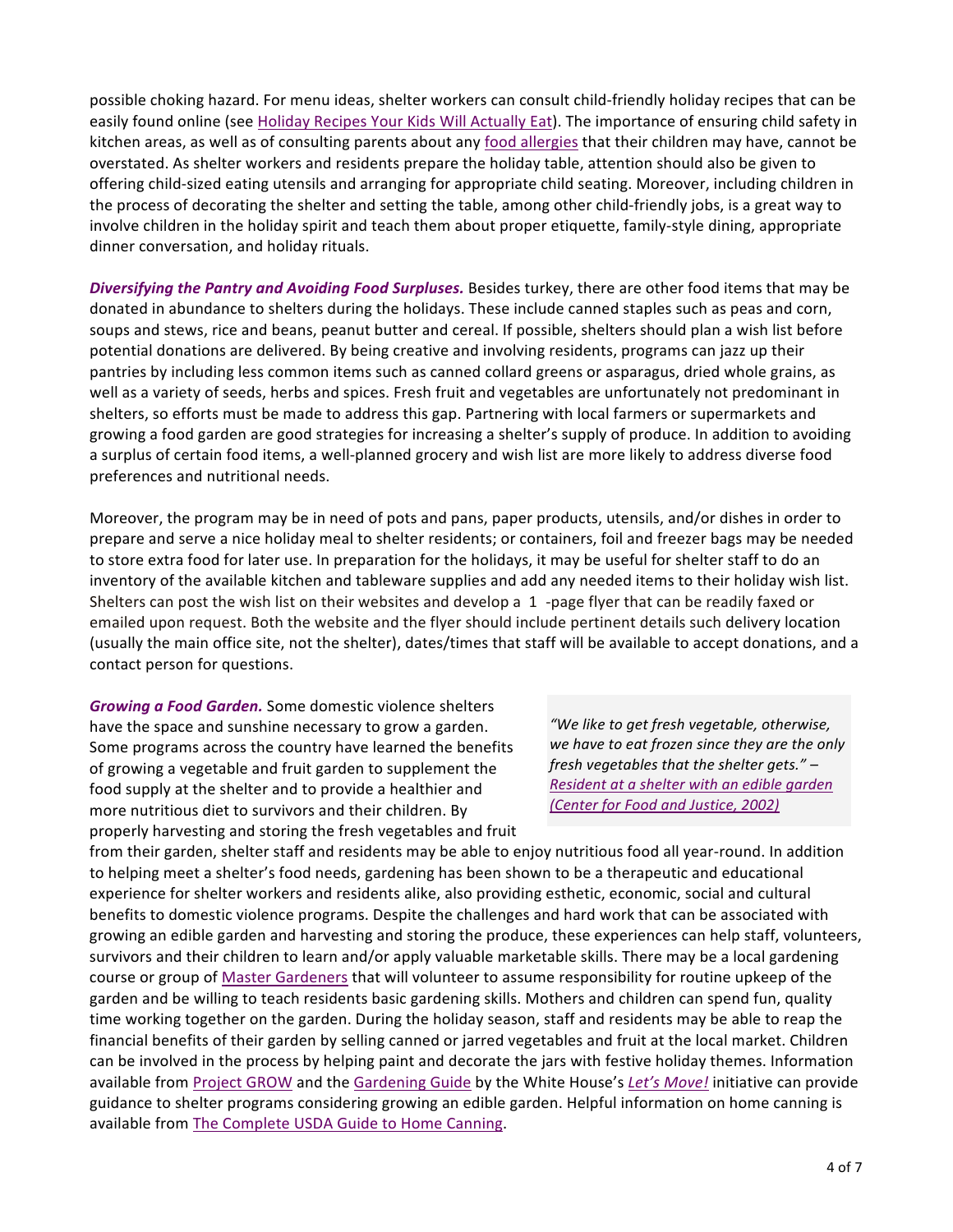**Providing Health Education.** Due to competing demands and limited resources, healthy food and nutrition education have not been a common activity in typical shelter programs. Shelter staff themselves are often in need of education and training on this area. During the holidays and beyond, domestic violence programs have an opportunity to provide health education to shelter residents and staff, including information on nutrition, meal planning, and food safety. A local community college offering food service or nutrition courses may be a valuable resource for the shelter. A nutrition instructor can be made available by the college to facilitate a healthy food workshop for staff and residents at the shelter facility. A short discussion on food safety and food-borne illnesses can be introduced to the next house meeting's agenda. Reader-friendly brochures and handouts can be displayed in kitchens and common areas for workers' and residents' reference. Information and educational materials can be freely obtained from the Department of Agriculture (USDA) and the U.S. Food and Drug Administration (FDA), among many others. During the holiday season, examples of useful foodrelated information to be disseminated at the shelter include how to safely cook a turkey (Turkey Basics: Safe [Cooking\)](http://www.fsis.usda.gov/pdf/turkey_basics_safe_cooking.pdf) and tips for creating healthy celebration events (Make Celebrations Fun, Healthy & Active).

# **Managing the Surplus of Food Donations**

While some shelters may experience extreme food insecurity throughout the year, including during the holidays, others may find themselves with a good problem to have  $-$  a surplus of food due to generous donations of groceries and cooked food from the local community. As discussed in the previous section, planning grocery and holiday wish lists in preparation for the holiday season may help programs avoid food surpluses and have a well-balanced pantry. However, programs have limited control over how much and what type of material goods they will receive at any time. In the spirit of optimism for a successful holiday food drive, the following are recommendations to address a potential surplus of food donations.

*Reaching Out to Survivors Not in Shelter.* One of the best ways for domestic violence programs to manage their holiday surplus of food is to share it with survivors who are not currently living in shelter. These include former clients, survivors living in transitional housing, and/or survivors receiving other non-residential domestic violence services. Of course, reaching out to survivors during the holiday season for the purpose of donating food should be in alignment with overall follow-up procedures in place at the program. As a best [practice](http://www.vawnet.org/Assoc_Files_VAWnet/BestPracticesManual.pdf), follow-up services and supports must keep survivors' safety at front and center, and can only be provided if the survivor has previously agreed to follow-up contacts. A shelter's ability to reach out to former residents or other non-residents will therefore depend on each survivor's individual circumstances, including whether she/he is presently in a safe situation. The following are some recommendations around sharing surplus food with non-shelter residents during the holidays, keeping in mind recipients' safety concerns and the overall efficiency of the donation process.

- Considering that the shelter has established follow-up relationships with a number of survivors that is, as long as contact is authorized and does not jeopardize the survivor's safety – staff can reach out to these individuals via phone, email or regular mail to inquire whether they would like to be placed on the holiday surplus food list.
- As food recipients are identified, staff should develop a chart/list including information such as the survivor's name and address, number of people in the household, food items to be donated, estimated delivery or pick up time (if former residents are allowed to pick up donations at the shelter), and staff/volunteer assigned to deliver the food. It is also very important to ask the survivor ahead of time about any food allergies that she/he and/or their children may have and to record that information on the chart. Needless to say, the names and addresses of survivors should be kept confidential, which means that the chart/list should not be shared with shelter residents or other third parties.
- The shelter will need insulated containers or coolers for keeping food at appropriate temperatures, and other necessary carrying or handling tools. Any containers or utensils that the shelter would like to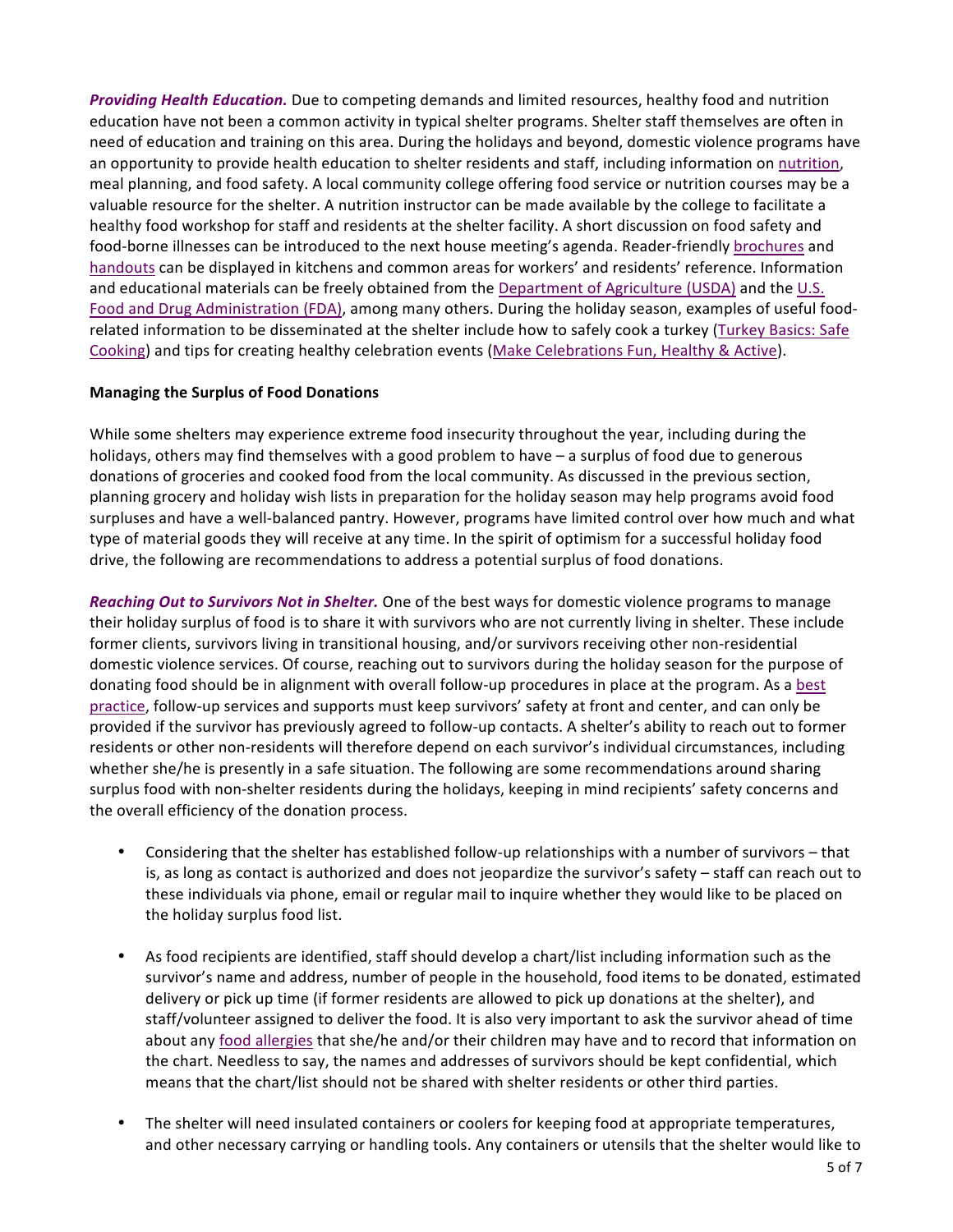get back should be labeled as such. In that case, a pick-up or delivery date for these items also needs to be coordinated with the recipient upon delivery of the food. Such information should be logged to the chart for future reference and tracking purposes.

- If shelter staff is delivering the food to the survivor's door, the shelter will need a reliable vehicle and at least one dedicated staff or volunteer to drive and make the deliveries. She or he should have directions to the survivor's house (or other safe location), as well as a phone number, in case she/he gets lost in the way or the delivery needs to be canceled or delayed for some reason. In the event that recipients are coming to the shelter to pick up their food packages, a staff person or volunteer needs to have a copy of the chart/list and be available to handout the food packages to the respective recipients.
- Properly packing and transporting the food is crucial to ensure its safety and quality. Basic guidelines for preventing food from spoiling or becoming dangerous during packing and transporting are provided by the FDA.
- Remember: Tis always the season for kindness! Consider including a note or card to the survivor wishing her/him a peaceful holiday season and a prosperous new year. If possible, consider also including age-appropriate toys or treats if there are children in the home.

*Making Use of Food Preservation Methods.* If sufficient refrigerator and freezer space is available at the shelter, storing extra food or leftovers for later use will come in handy during times when food donations are not as abundant. According to the FDA, there are limits to how long you can safely store foods in the refrigerator. In the freezer, foods will stay safe indefinitely, although their quality and taste may be affected. Guidelines for ensuring that refrigerated or frozen foods are stored safely can be found on the FDA website and should be consulted by shelter staff and residents, if needed. A reader-friendly refrigerator and freezer storage chart can be taped on to kitchen walls and refrigerator doors to serve as a quick reference for shelter workers and residents. Refrigeration and freezing are not, however, the only options for home food preservation. Other methods include, but are not limited to, canning, curing, and fermenting. The National Center for Home Food Preservation is a source for current research-based recommendations for most methods of home food preservation.

Planning for After-Holiday Meals. With an abundance of food items coming into shelter during the holidays, the opportunity to assess current supply and plan for the first few weeks of meals following the holiday season is presented. Shelter staff should assess which items are appropriate for storage (see above) and which may be best to prepare and serve within the first few weeks of the New Year. Many families celebrate the start of a new year with a celebratory dinner. Sharing a meal together could be a great way to set the tone for how families and staff interact within the shelter environment. Recognizing the start of a new year can be another opportunity for families to discuss the ritual of setting goals or resolutions for the year, as well as learn about diverse, cultural traditions related to food as part of a new year's celebration. For instance, many families will partake in foods that symbolize luck, happiness, health and prosperity for the year on New Year's Eve or on New Year's Day (see American New Year Food Traditions).

# **Conclusion**

A wealth of information is readily available online to support domestic violence programs in their continued efforts to provide sufficient, safe, nutritious, and culturally-appropriate food to survivors in shelters, during the holiday season and beyond. A variety of resources and materials are hyperlinked throughout this Guidance and can be consulted by staff and residents for reference and skill development purposes.